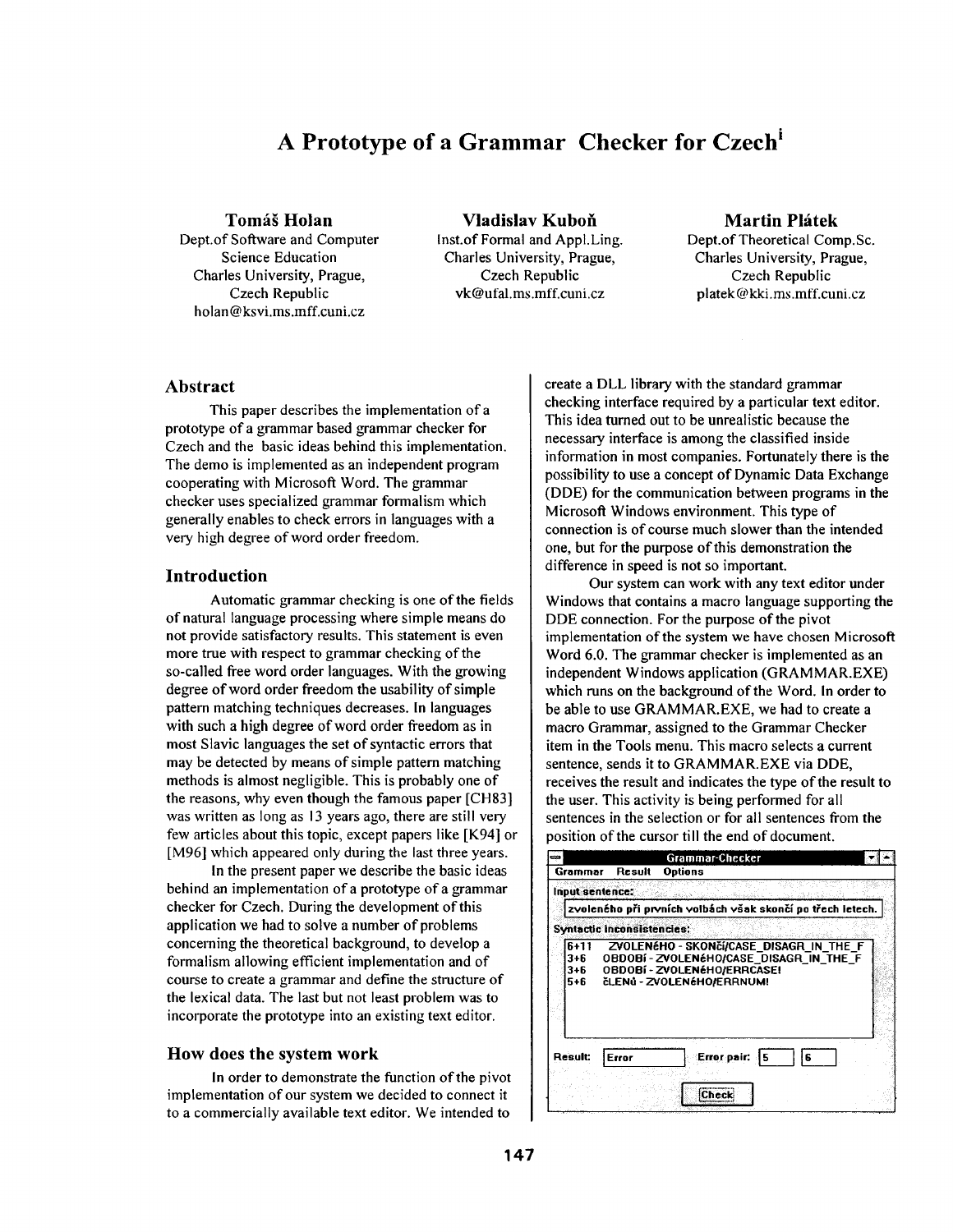The user may get several types of messages about the correctness of the text:

- a) The macro changes the color of words in the text according to the type of the detected error - the unknown words are marked blue, the pairs of words involved in a syntactic error are marked red.
- b) The macro creates a message box with a warning each time there is an undesired result of grammar checking - either there was no result or the sentence was too complicated.
- c) In case that the grammar checker identified and localized an error, it creates a message box with a short description of the error(s).

Because the grammar checker is running as an independent application, the user may also look at the complete results provided by it. When a message box containing an error message appears on the screen, the user may switch to GRAMMAR and get an additional information. The main window of GRAMMAR is able to provide either the complete list of errors, the statistics concerning for example the number of different syntactic trees built during grammar checking or even the result in the form of a syntactic tree. We do not suppose that the last option is interesting for a typical user, but if we do have all this information, why should we throw it out?



# **The architecture of the system**

The design of the whole system is shown in the Fig. I. The grammar checker is composed basically of three parts:

## **I.Morphological and lexical analysis**

This part is in fact an extended spelling checker. The input text is first checked for spelling errors, then the lexical and morphological analysis creates data, which are combined with the information contained in a separate syntactic dictionary. It would of course be possible to use only one dictionary containing morphosyntactic information about particular words (lemmas), but for the sake of an easier update of information during the development of the system we have decided to keep morphemic and syntactic data in separate files.



*Fig l:The architecture of the system* 

## 2.Grammar checking (extended variant of syntactic **parsing)**

This is the main part of the system. It tries to analyze the input sentence. There are three possible results of the analysis:

- a) The analysis is successful and no syntactic inconsistencies were found (at this stage of processing it is too early to use the term syntactic error, because in our terminology the term error is reserved for something what is being announced to the user after the evaluation)  $-$  in this case the sentence is considered to be correct and no message is issued.
- b) The analysis is successful, but all results contain at least one syntactic inconsistency. In this case it is necessary to pass the results to the evaluation phase.
- c) The analysis fails and (probably for the reason of the incompleteness of the grammar) it cannot say anything about the input sentence. In such a case no error message is issued. We do not use any partial results for the evaluation of the possible source of an error. Partial results are misleading, because it is often the case that the error is buried somewhere inside the partial tree and no operations performed on partial trees can provide a correct error message. Besides that operations on (hundreds or thousands)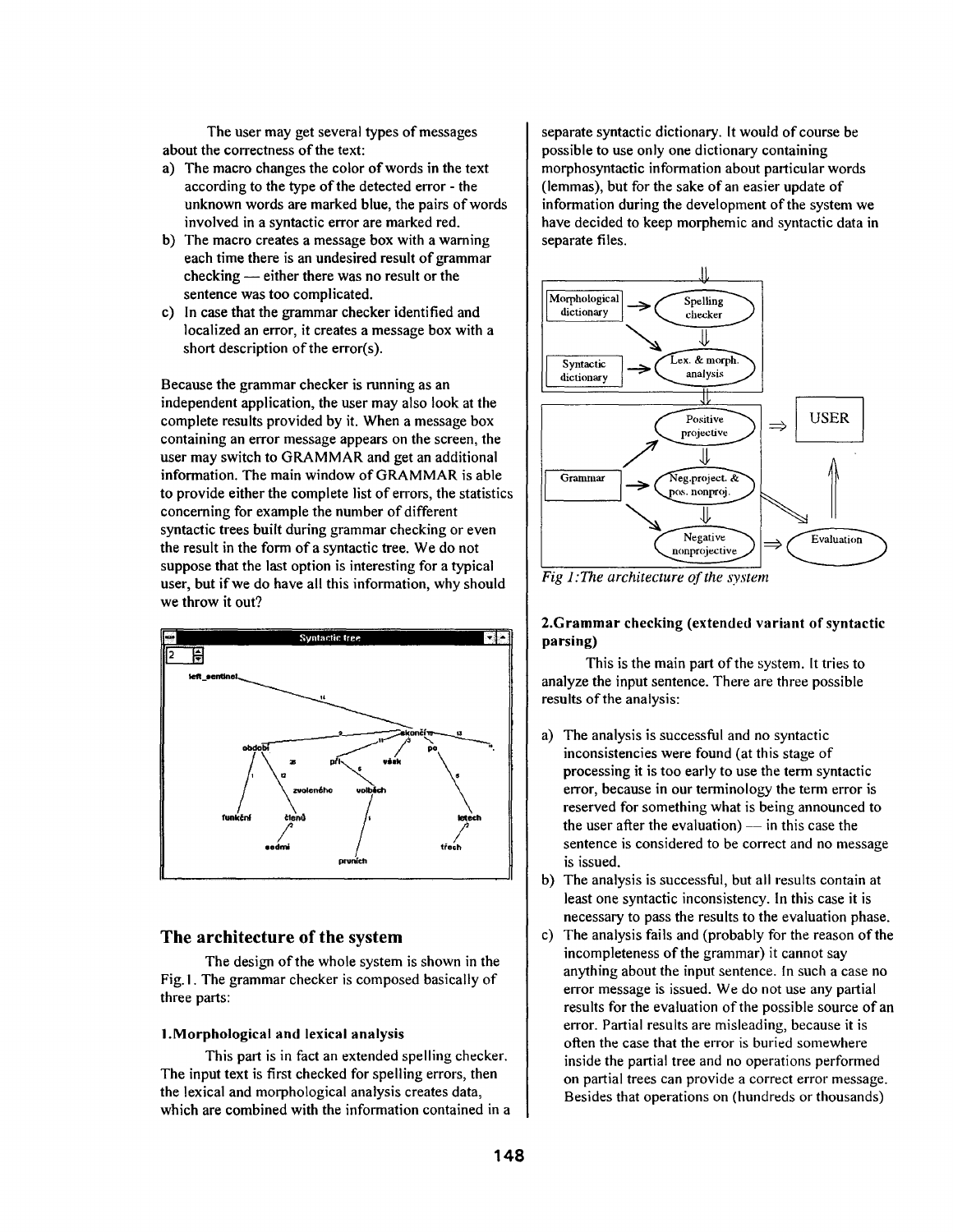partial trees are very ineffective and they can also slow down substantially the processing of the given sentence.

#### **3.Evaluation**

This phase takes the results of the previous phase in the form of syntactic trees containing markers describing individual syntactic inconsistencies. It tries to locate the source of the error using an algorithm that compares available trees. According to the settings given by the user the evaluation phase issues warnings or error messages.

The core of the system is the second, grammar checking phase, therefore we will concentrate on the description of that phase.

# **Process of grammar checking**

The design of our system was motivated by a simple and natural idea  $-$  the grammar checker should not spend too much time on simple correct sentences. The composition of a grammar checking module tries to stick to this idea as much as possible. The processing of an input sentence is divided into three phases:

## a) Positive projective

This phase is in fact a standard parser  $-$  it checks if it is possible to represent a given input sentence by means of a projective syntactic tree not containing any negative symbol (these symbols represent the application of a grammar rule with relaxed constraints or an error anticipating rule). If the answer is positive, the sentence is considered to be correct and no error message is issued.

As an example we may take the following simple sentence: "Karlova žena zalévala květiny." (Word for word translation: Charles'[fem.sing] wife watered therefore its processing ends here. The system recognizes the structure of this sentence in the following way:



### b) Positive nonprojective & negative projective

This phase tries to find a syntactic tree which either contains negative symbols or nonprojective constructions. A nonprojective subtree is a subtree with discontinuous coverage. It is often the case  $-$  for example in wh-sentences  $-$  that the sentence may be considered either syntactically incorrect or nonprojective  $-$  see examples in [COL94]. If such a syntactic tree exists, the evaluation phase tries to decide if there should be an error message, warning or nothing.

Let us present a slightly modified sentence from the previous paragraph: "Karlovy žena zalévala květiny." (Word for word translation: Charles'[fem.pl.] wife watered flowers). This sentence is ambiguous, it is either correct and nonprojective (meaning: Woman watered Charles' flowers) or incorrect (disagreement in number between "Karlovy" and "žena") and projective. Both results are achieved by this phase of the grammar checker:







*Nonprojective reading* 

#### c) Negative nonprojective

Both nonprojective constructions and negative symbols are allowed. If this phase succeeds, the evaluation module issues a relevant error message or warning. In case that neither phase provides any result, no error message is issued. In case that the user wants to know which sentences were not analyzed properly, s/he may obtain a warning.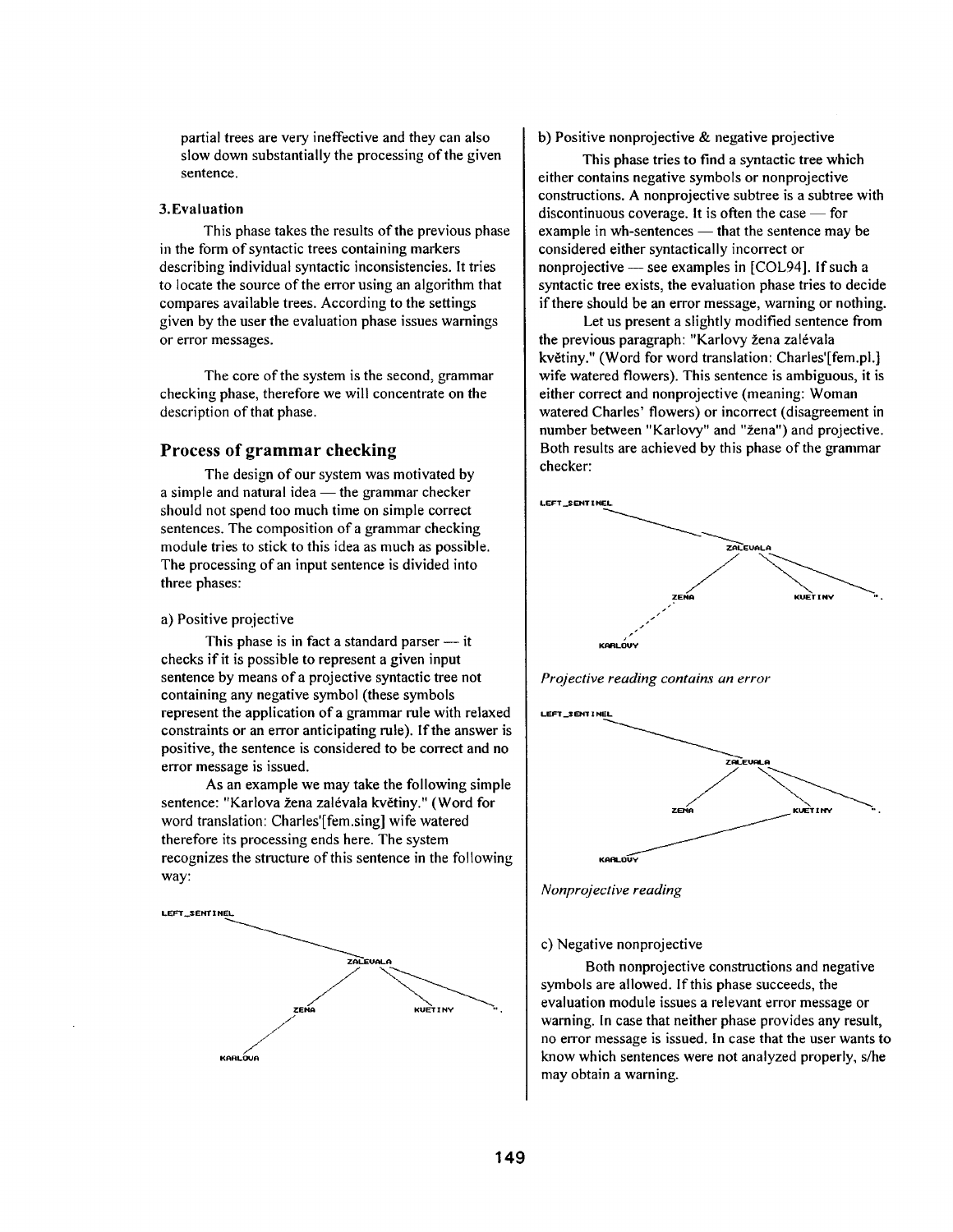Although this division into phases worked fine for short sentences (for the sentences not more than 15 words long the first phase usually took about 1 second on Pentium 75 MHz), long and complicated sentences were unacceptably slow (even tens of seconds). These results turned our attention to the problem how to speed up the processing of correct sentences even further.

With the growing length of sentences the parsing will be more complex with respect both to the length of the processing and to the number of resulting syntactic structures. Let us demonstrate the problem on a sample sentence from the corpus of Czech newspaper texts from the newspaper Lidové noviny. Let us take the sentence:

"KDS nepředpokládá spolupráci se stranou pana Sládka a není pravdou, že předseda křesťanských demokratů pan Benda v telefonickém rozhovoru s Petrem Pithartem prosazoval ing. Dejmala do funkce ministra životního prostředí."

(Word for word translation: "CDP [does] not suppose cooperation with party [of] Mister Sládek and [it] isn't true, that chairman [of] Christian democrats Mister Benda in telephone discussion with Petr Pithart enforced ing. Dejmal to function [of] minister [of] environment.")

In this basic form of the sentence, which is an exact transcription of the text from the corpus, the processing by the positive projective phase of our parser takes 13,07s and it provides 26 different variants of syntactic trees. During the processing there were 2272 items derived. The testing of this sentence and also of all the following ones was performed on Pentium 75MHz with 16MB RAM.

Such a relatively large number of variants is caused by the fact that our syntactic analysis uses only purely syntactic means - we do not take into account either semantics or textual or sentential context. That is the reason why free modifiers at the end of our sample sentence create a great number of variants of syntactic structures and thus make the processing longer and more complicated. In order to demonstrate this problem we will take this sentence and modify it trying to find out what the main source of ineffectiveness of its parsing is.

If we look more closely at the number of ambiguities present with individual words, we notice that the most ambiguous word is the word (abbreviation) "ing." This word form is the same in all cases, genders and numbers. If we substitute this abbreviation by the full form of the word ("inženýra" [engineer - [gem]]) we get the following results: the sentence is processed 8,95s, the number of variants decreases by four (22) and the number of derived items is, of course, also smaller (1817). The gain of speed would be even greater would we have worked with a negative or a nonprojective variant of the parser.

The next step is to *delete* further groups of words from the input sentence. Among the suitable candidates there is, for example, the prepositional phrase "v telefonickém rozhovoru" (in [the] telephone discussion). This phrase can be easily checked for grammatical correctness locally, because it has a clear left and right borders (prepositions "v"and "s"). Here we can easily solve the problem where the nominal group ends on the right hand side. in general, we need to parse the whole sentence in order to get this information, but in some specific cases we can rely only on the surface word order.

After we had deleted this phrase, the processing time went down to 8,79s, the same number of syntactic representations as in the previous case was derived (22) and the number of items was slightly lower (1789). This phrase is therefore certainly not the main source of ineffectiveness in parsing. In order to speed up the processing even more we have to use another type of simplification.

The first step of simplifying the original input sentence represented almost 50% acceleration although it was only a cosmetic change from an abbreviation to a full word form. From the point of view of localisation of grammatical inconsistencies we can proceed even farther - the group title+surname in fact represents only one item; if we remove titles preceding surnames we do not change syntactic structure of the sentence. It is locally only a tiny bit simpler. When we look more closely at the resulting syntactic representation of the previous variants of the input sentence we may notice that the word "inženýra" [engineer[gen.]] figures (inadequately, of course, in this case) also as a righthand attribute to the word "Pithartem[instr.]", as it is shown in the following screenshots (for the sake of simplicity we demonstrate only the relevant part of derivation trees ).

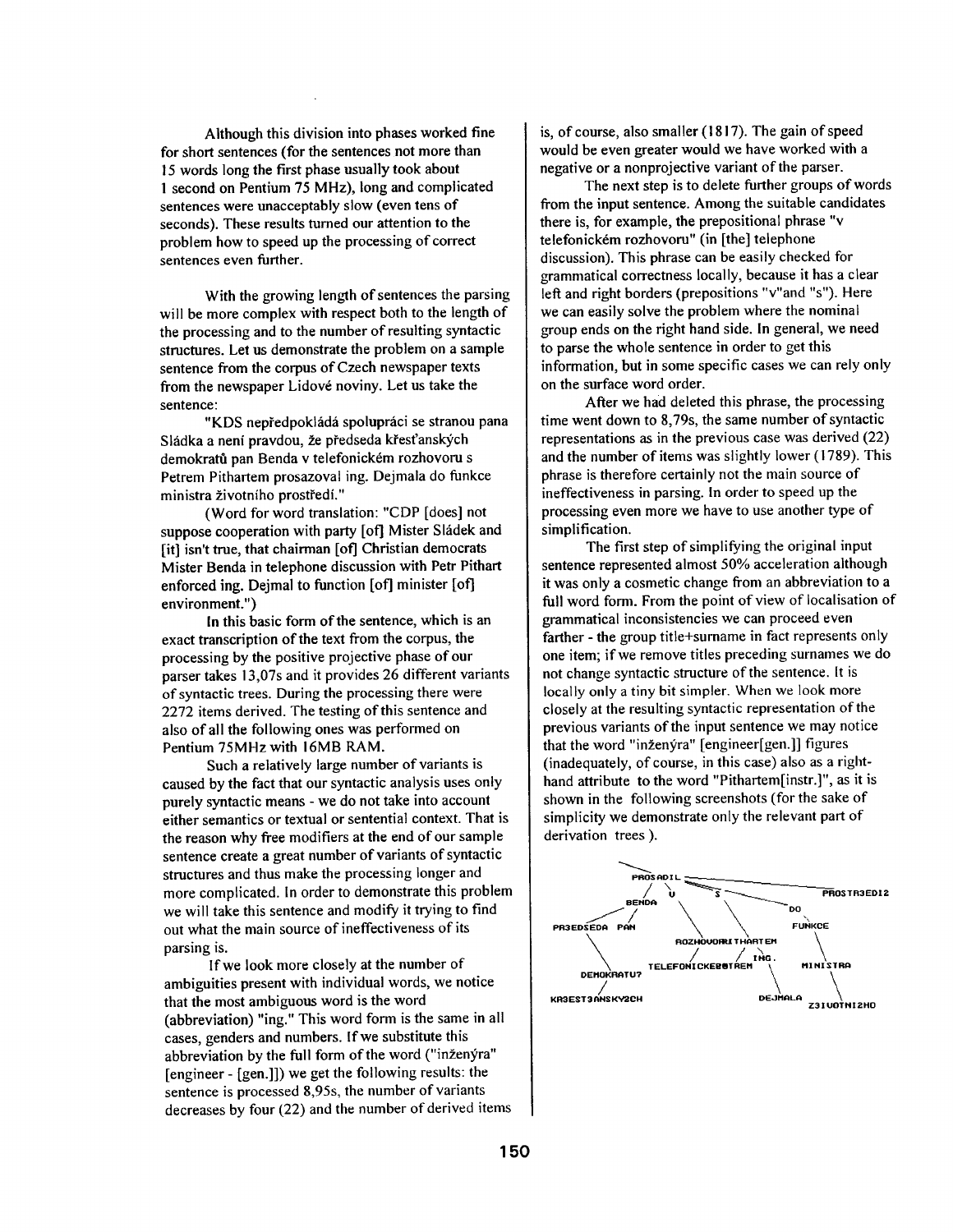

Let us remove the word "inženýra" from the input sentence altogether. This time the processing time is only 3,74s, only 10 structures are created and 1021 items are derived. Another logical step is to remove all other first names and titles which are placed immediately in front of their governing words. Those words are "pana" [mister [gen.]], "pan" and "Petrem". The claim that the first two words are unambiguous is supported by the fact that the form of the word "pán" [mister] is different in Czech in case the word is "independent" and in case it is used as a title (pana vs. pana [gen., acc.], pán vs. pan[nom.]). When we make this change we get more than 50% shorter processing time, namely  $1,71$ s, also the number of resulting structures is a half of the original number (5) and only 587 items are derived. Another change we would like to demonstrate is the deletion of all other free modifiers the result of which is a certain "backbone" of the sentence.

After having carried out all deletions, we arrive at the following structure:

"KDS nepředpokládá spolupráci a není pravdou, že Benda prosadil Dejmala."

(Word for word translation: "CDP [does] notsuppose cooperation and [it] isn't true, that Benda enforced Dejmal.")

The result of the processing is a unique structure and 141 items are derived in 0,22s. The last variant of the input sentence will serve as a contrast to the previous ones. Let us take the last clause of the sentence, namely

"Předseda křesťanských demokratů pan Benda v telefonickém rozhovoru s Petrem Pithartem prosazoval

inženýra Dejmala do funkce ministra životního prostředí."

["Chairman [of] Christian democrats Mister Benda in telephone discussion with Petr Pithart enforced ing. Dejmal to function [of] minister [of] environment.").

If we take into account the results of the previous examples we should not be surprised by the results. The processing time is 2,25s, 10 structures were created and 722 items were derived.

This example and also other test data showed that the main source of ineffectivity are clauses with a big number of free modifiers and adjuncts rather than complex sentences with many clauses. These results have led us to a layered design of grammar for positive projective parsing. The core idea of this approach is the following:

Syntactic constructions which even in free word order languages may be parsed locally (certain adjectival or prepositional phrases etc.) should be parsed first in order to avoid their mutual unnecessary (from the point of view of grammar checking!) combinations. This means that the grammar should be divided into certain layers of rules (not necessarily disjunctive), which will be applied one atter the other (in principle they may be applied even in cycles, but this options is not used in our implementation).

In the pivot version of our system we use the following layers:

- I st layer: a metarule for processing titles and abbreviations preceding names
- 2nd layer: a metarule from the first layer together with metarules for processing prepositional and adjectival phrases
- 3rd layer: metarules from the previous layer together with metarules filling the valency slots and other metarules on the level of one clause
- 4th layer: metarules from the previous layer together with those processing of complex sentences
- 5th layer: metarules for processing the left sentinel and the right hand side sentential border

The application of layers may slow down the processing of short sentences (it has a fixed cost of opening the description file and consulting it during parsing process), therefore it is applied only to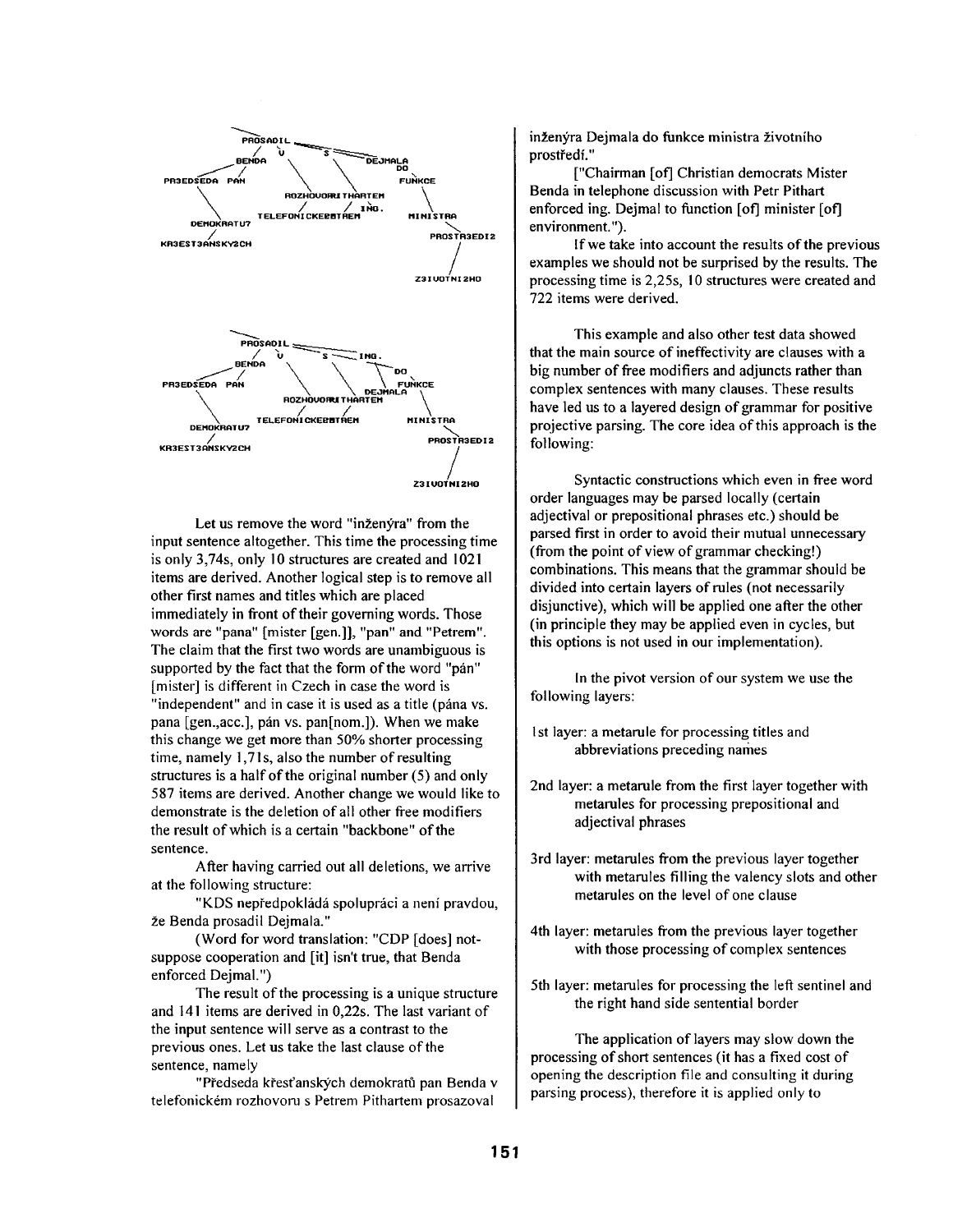sentences longer than certain threshold (currently 15 words).

Another important point is, that the results of parsing in layers provides only positive information (i.e. it is able to sort out sentences which are certainly correct, but the failure of parsing in layers does not necessarily mean that the sentence is incorrect). The same approach may not be used for error localization and identification, although the cases when parsing in layers fails on a correct sentence are quite rare.

# **The implementation**

**The implementation of our system was to a big extent influenced by the demand of effectiveness. For this reason we had to abandon even feature structures as the form of the representation of lexical data. Our data structure is a set of attribute-value pairs with the data about valency frames of particular words as the only complex values (embedded attribute-value pairs).** 

An example of the representation of the Czech wordform "informoval" ([he] informed) follows:

```
informoval 
lexf: informovat 
wcl: vb 
syntcl: v 
v cl: full 
refl: 0 
aspect: prf 
frameset: 
( [ actant: act case: nom prep: 0 
] 
[ actant: adr case: acc prep: 0 ]
[ actant: pat case: clause prep: 
z3e 
]) 
neg: no 
v form: pastp 
gender: ? inan, anim !
num: sg 
END
```
The grammar of the system is composed of metarules representing whole sets of rules of the background formalism called Robust Free Order Dependency Grammar (RFODG). The limited space of this paper does not allow to present the full description of RFODG here. The definition may be found for example in [TR96].

The RFODG provides a formal base for the description of nonprojective and incorrect syntactic constructions. It introduces three measures by means of which it is possible to classify the degree of nonprojectivness and incorrectness of a particular sentence. In this paper we would like to stress one important feature of this formalism, namely the

classification of the set of symbols which are used by RFODG into three types:

- a) terminals and nonterminals
- b) deletable and nondeletable symbols
- c) positive and negative symbols

The sets under a) have the usual meaning, the sets under b) serve for the classification of syntactic inconsistencies and the sets under c) serve for their Iocalisation. The union of terminals and nonterminals is exactly the set of all symbols used by RFODG. The same holds about the union of deletable and nondeletable symbols and also about the union of positive and negative symbols. In other words, each symbol used by RFODG belongs to exactly one set from each pair of sets under a), b) and c).

This classification therefore allows to handle rules describing both correct and erroneous syntactic constructions in a uniform way and to use a single grammar for the description of both types of syntactic constructions. Whenever a metarule describing syntactic inconsistency is used during the parsing process, a negative symbol is inserted into the tree created according to the grammar.

The metarules express a procedural description of the process of checking the applicability of a given metarule to a particular pair of input items A and B (A stands to the left from B i n the input). In case that a particular rule may be applied to items A and B, a new item X is created. It is possible to change values of the resulting item X by means of an assignment operator := • The constraint relaxation technique is implemented in the form of so called "soft constraints" - the constraints with an operator ? accompanied by an error marker may be relaxed in phases b) and c) ("hard constraints" with an operator  $=$  may never be relaxed).

The error anticipating rules are marked by a keyword NEGATIVE at the beginning of the rule and are applied only in phases b) and c). The keyword PROJECTIVE indicates that the rule may be applied only in a projective way.

An example of a (simplified) metarule describing the attachment of a nominal modifier in genitive case from the right hand side of the noun:

```
PROJECTIVE 
IF A.SYNTCL = n THEN ELSE
       IF A.SYNTCL = prep2 
THEN ELSE 
FAIL ENDIF 
ENDIF 
B.SYNTCL = nB \cdot case = genA.RIGHTGEN = yesIF A.TITUL = yes THEN
```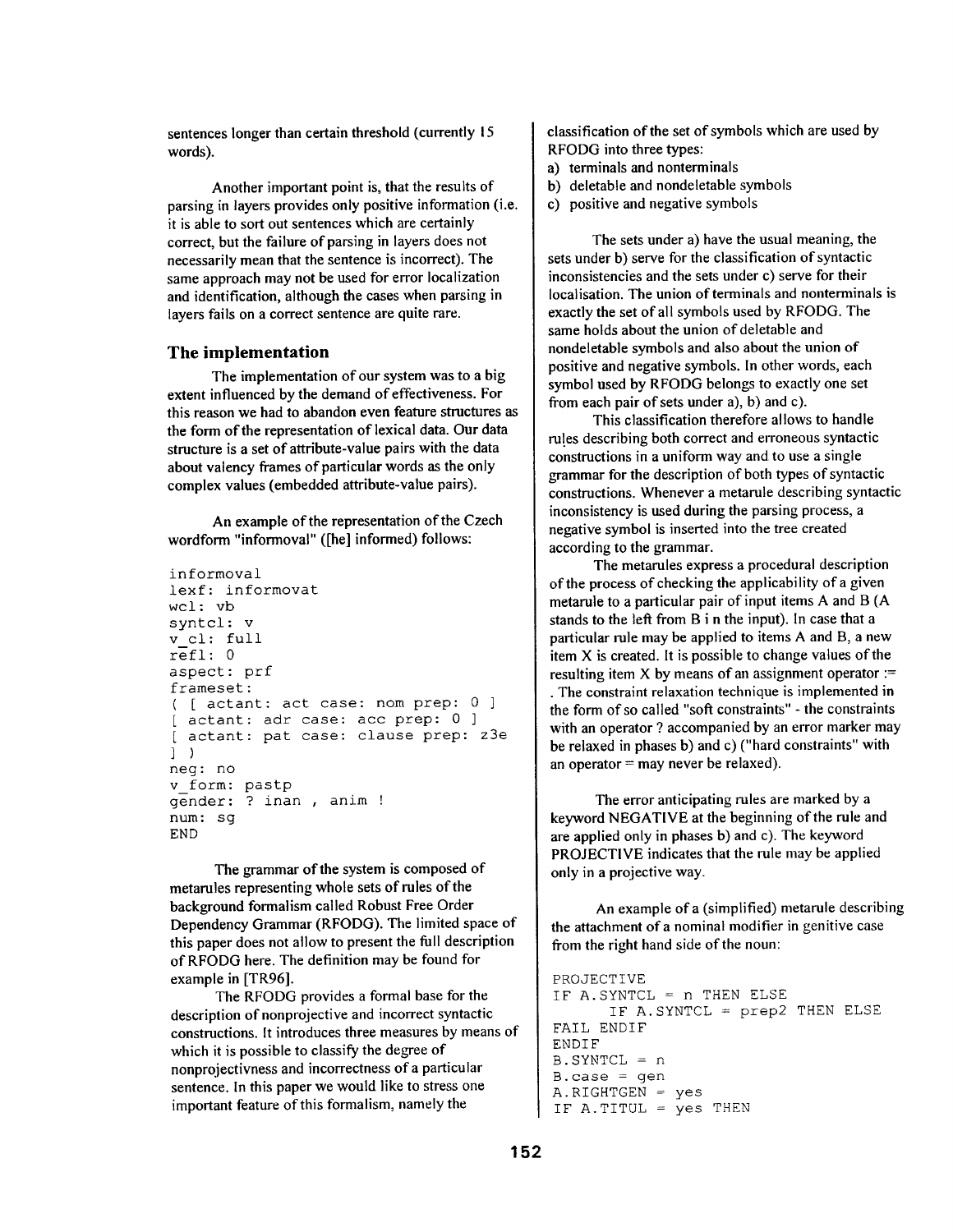```
THEN 
THEN 
FAIL ELSE ENDIF 
      IF A.CASE = gen THENIF A.GENDER = B.GENDERIF A. NUM = B. NUMELSE ENDIF 
      ELSE ENDIF 
ELSE ENDIF 
X:=AX.RIGHTGEN := no 
OK 
END P
```
The interpretation of the grammar is performed by means of a slightly modified CYK algorithm (a description of this algorithm may be found for example in [\$97]. The grammar works with unambiguous input data (ambiguous words are represented as sets of unambiguous items). All partial parses from the first phase are used in the phases b) and c). For the purpose of testing and debugging the system we use full parsing even in the first phase.

# **Speeding up** the performance

It is often the case that nondeterministic parsers the author of the grammar has to prevent an unnecessary multiplication of results by means of"tricks" which are not supported by the linguistic theory  $-$  let us take for example the problem of subject  $-$  predicate  $-$  object construction. If we do not put any additional restriction on the order of application of rules then the rule filling the subcategorization slots for subject and object may be applied in two ways, either first filling the slot for the subject and then the object or vice versa. Both ways create the same syntactic structure.

In such a case it is necessary to apply some additional constraints in the grammar  $-$  for example the restriction on the order of subcategorization (an item to the left of a verb should be processed first). This approach makes the grammar more complicated than it is necessary and it may also influence the quality of results (an error on the left hand side of a verb may also prevent an attachment of the items from the right hand side of the verb).

The interpreter of our grammar solves these situations itself. Every time a new item is created, the interpreter checks, if such an item with the same structure and coverage already exists. If yes, the new item is deleted.

This property of the interpreter is used together with other kinds of pruning techniques in all phases of grammar checking. In addition, there are also some other techniques used especially in phases b) and c). The work with unambiguous input symbols allows fast parsing in the phase a) (CYK is polynomial with respect

to the length of the input), but creates some problems in the context of constraint relaxations used in subsequent phases. For example, a typical error in "free word order'' languages is an error in agreement. Let us suppose that we have the following three input words (the actual lexical value of these words may be neglected):

Preposition (accusative or locative) Adjective (animate or inanimate gender, genitive or accusative sing.) Noun (animate, genitive or accusative sing.)

These words represent  $2 + 4 + 2 = 8$ unambiguous items. If we try to create a prepositional phrase without constraint relaxation, we get one resulting item PP(animate, accusative sing.). On the other hand after the relaxation of constraints there are 16 items created. One of them does not contain any syntactic inconsistency, remaining 15 has one or two syntactic inconsistencies. In a nondeterministic parser all 16 variants are used in the subsequent parsing. This causes a combinatorial explosion of mostly incorrect results.

There are two ways how to solve this problem. The first possible solution is to relax the constraints in certain order (to apply a hierarchy on constraints). We have chosen the other possible way, which prefers the subtrees with minimal number of errors. Every time a new branch or subtree is created, it is compared with the other branches or subtrees with the same structure and coverage and if it contains more errors than those already existing, it is not parsed further.

This technique substantially speeds up the processing of rules with relaxed constraints, but it has also one rather unpleasant side effect: the syntactic inconsistencies may be suppressed and appear later in a different location. This makes the task of the evaluating part of our system a bit more difficult, but nevertheless the gain on effectivity not accompanied by the loss of recall justifies the use of this technique.

## **Conclusion**

The main purpose of the demo of our system is to demonstrate a method of grammar based grammar checking of a "free word order" language. The system is far from being ready for commercial exploitation - the main obstacle is the size of the syntactic dictionary used. Grammar based methods require a complex syntactic information about words. To build a syntactic dictionary of about 150 000 items is a task which exceeds our current capacities with respect both to manpower and funds. It would be interesting to continue the work on our system towards the development of statistical methods for this task.